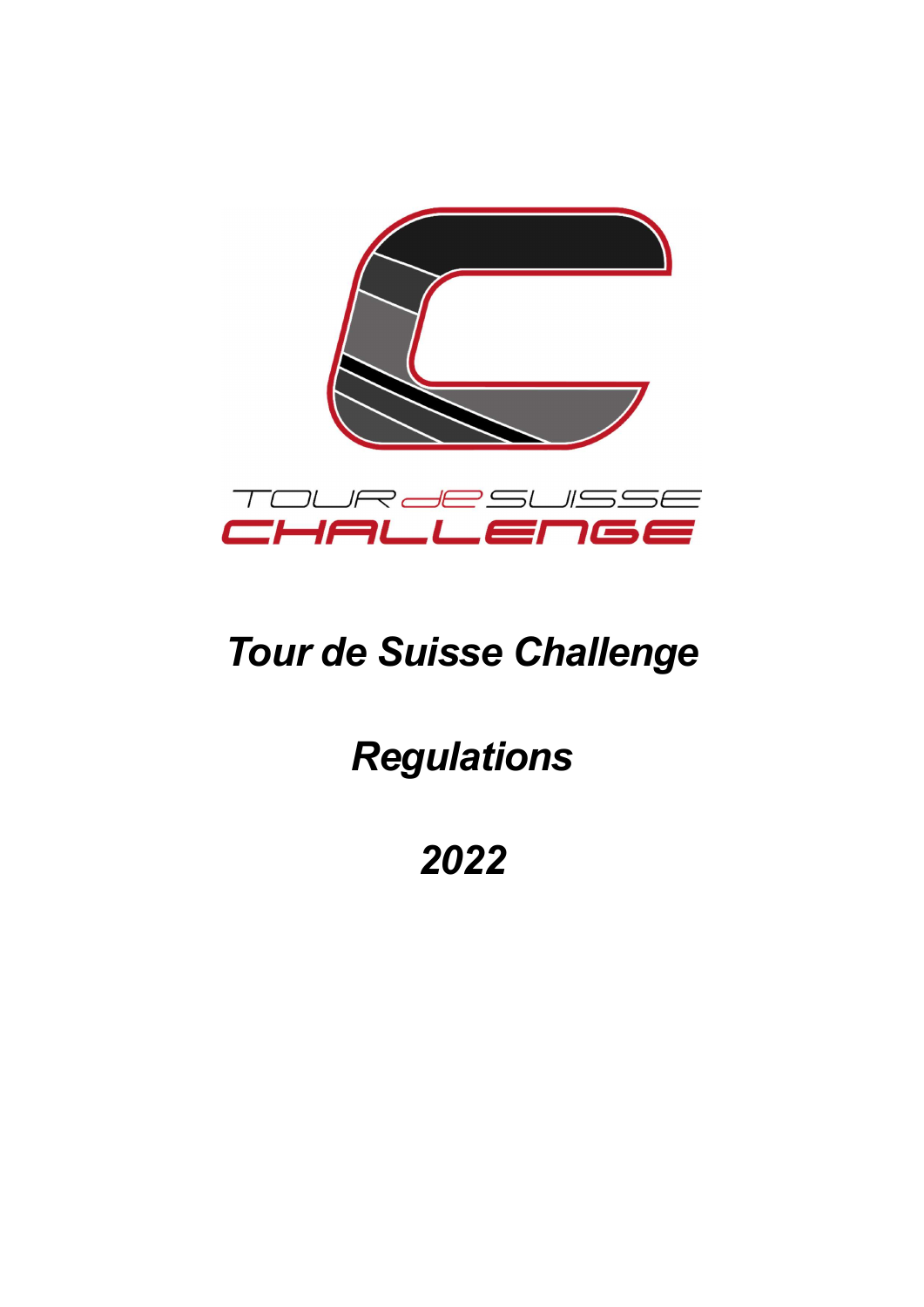

# **Contents**

|                | 1.1 |  |  |
|----------------|-----|--|--|
|                | 1.2 |  |  |
|                | 1.3 |  |  |
|                | 1.4 |  |  |
|                | 1.5 |  |  |
|                | 1.6 |  |  |
| $\overline{2}$ |     |  |  |
|                | 2.1 |  |  |
|                | 2.2 |  |  |
|                | 2.3 |  |  |
| 3              |     |  |  |
|                | 3.1 |  |  |
| 4              |     |  |  |
|                | 4.1 |  |  |
|                | 4.2 |  |  |
| 5              |     |  |  |
| 6              |     |  |  |
| 7              |     |  |  |
| 8              |     |  |  |
| 9              |     |  |  |
| 10             |     |  |  |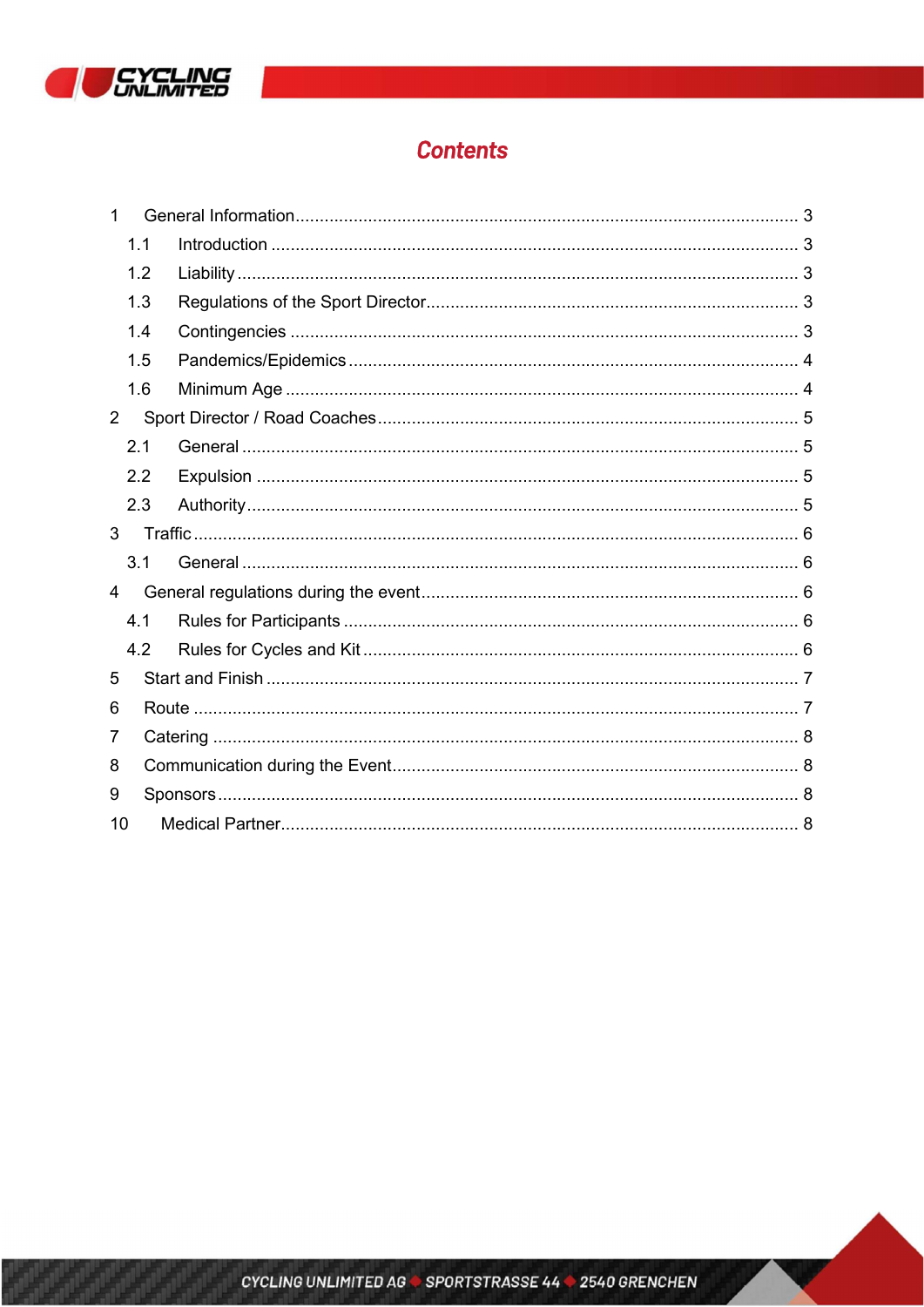

# 1 General Information

## 1.1 Introduction

The official language of TdS Challenge is German.

It is the responsibility of participants to read these regulations before the briefing and, if necessary, to direct questions to ph@cycling-unlimited.ch. Ignorance of these regulations will not be accepted as an excuse.

The handbook, which will be distributed shortly prior to the event, supplements these regulations.

The Organiser expressly reserves the right to reject registrations.

The Tour de Suisse Challenge is not a race. There is no timekeeping and the event takes place on unsecured routes.

### 1.2 Liability

By participating in the Tour de Suisse Challenge, all participants accept the following exclusion of liability:

- Each participant declares and ensures that they possess a valid personal accident insurance policy comprehensively covering the consequences of any accident that may occur during the event.
- The Organiser (Cycling Unlimited, Sportstrasse 44, 2540 Grenchen), its representatives and associated agents, shall not be liable for any damage suffered to or caused by participants in connection with their participation in the Tour de Suisse Challenge.
- The participants declare that they have trained sufficiently for participation in this Event, that they are physically healthy and that their state of health has been confirmed by a doctor. The Organiser is not liable for health risks and possible injuries to the participants.

### 1.3 Regulations of the Sport Director

It is at the discretion of the Sport Director to interpret the rules. The Sport Director may issue new regulations before or during the Event. The Sport Director may also change rules if this is necessary for the fair and safe conduct of the Tour de Suisse Challenge. The full responsibility for such decisions lies with the Sport Director.

## 1.4 Contingencies

Cancellation or interruption of the event for reasons of safety, force majeure or other significant circumstances will not result in a refund of the participation fee or claims for damages in favour of participants.

In the case of cancellation up to 4 weeks prior to the event, a re-booking to the subsequent Event is possible. However, entry fees will not be refunded. This applies also to cancellations with a medical certificate.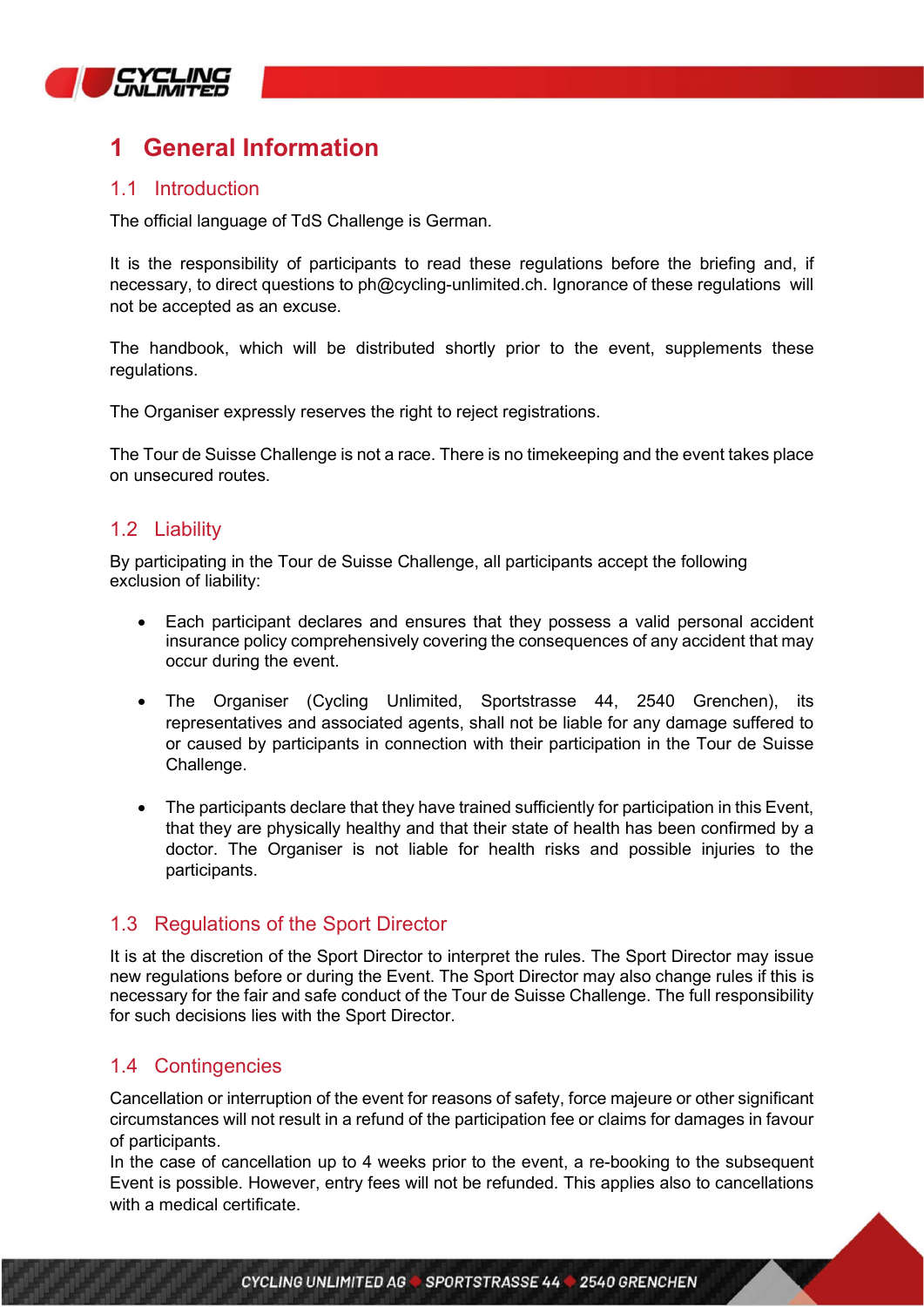

The Organiser recommends participants take out cancellation insurance. Such insurance is not provided by the Organiser and remains the responsibility of each participant.

Participants may be confronted by unforeseeable situations during the event. The Sport Director and the Organiser cannot be held responsible for these eventualities. Such situations which are beyond the control of the Organiser may include, but are not limited to, traffic lights, traffic congestion, trains, detours, road works, cows, winds, storms, snow, avalanches or earthquakes.

### 1.5 Pandemics/Epidemics

If the Tour de Suisse Challenge is cancelled due to an epidemic or pandemic (such as Covid19), the following schedule will apply to participation fees:

- Cancellation 6 Weeks before the Event\*
	- Refund of registration fee (less admin charge of CHF 100)
	- Re-booking of the registration to the subsequent Event

#### Cancellation 2 Weeks before the Event \*

- Refund of 2/3 of registration fee
- Re-booking of the registration to the subsequent Event (plus admin charge of CHF 100)

#### Cancellation less than 2 Weeks before the Event

 In the case of cancellation due to a pandemic/epidemic in the last 2 weeks before the event, the Organiser reserves the right to evaluate the situation first and, based on such evaluation, to decide on the procedure to be followed regarding fees already paid.

#### \* Participants can choose between the two options

By registering, all participants agree to accept all regulations, protective measures and concepts implemented by Cycling Unlimited AG due to a pandemic/epidemic.

### 1.6 Minimum Age

The minimum age for participants in the Tour de Suisse Challenge is 18 years (reference: year of birth).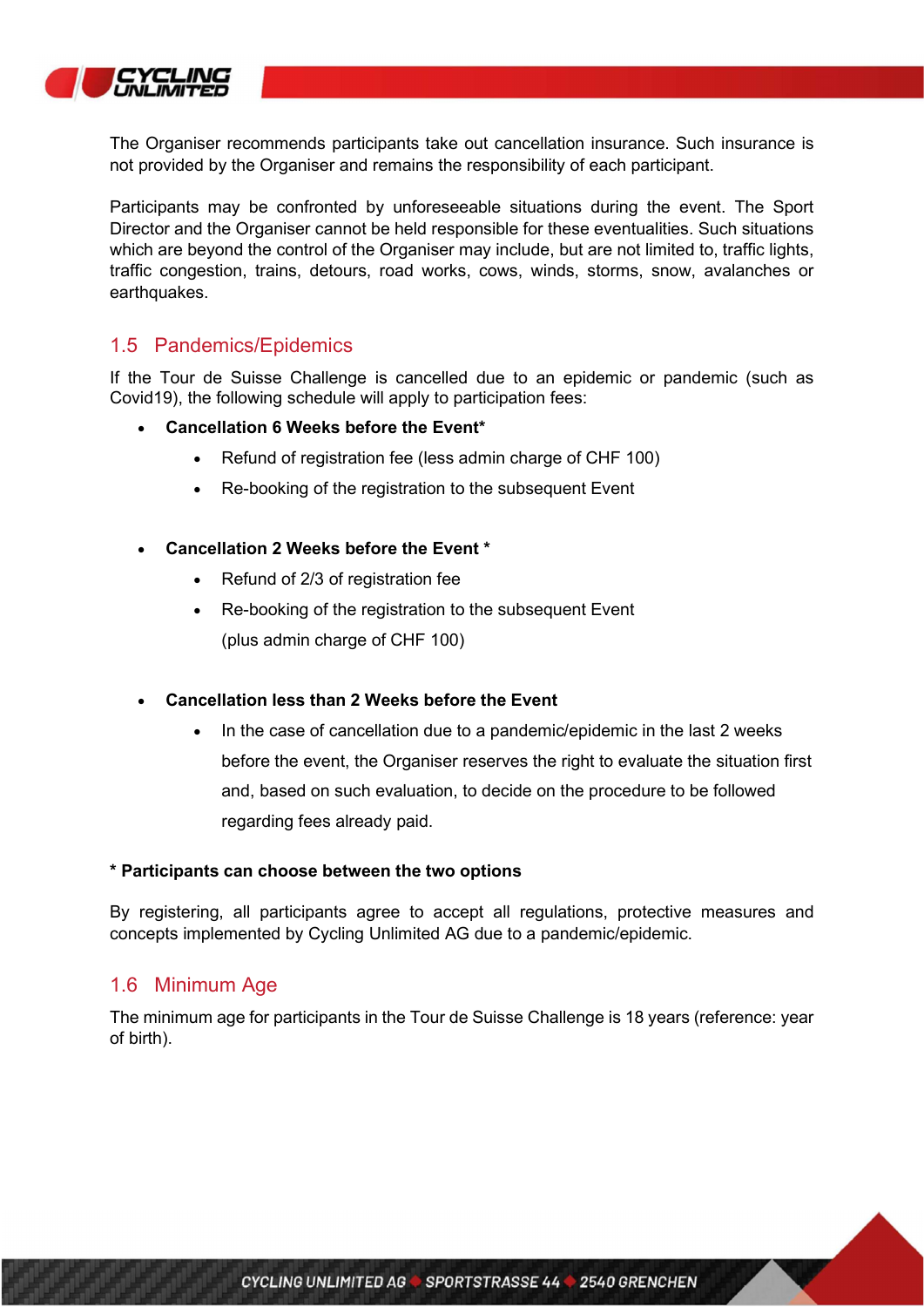

# **Sport Director / Road Coaches**

## 2.1 General

The Sport Directorate is the supreme body of the Tour de Suisse Challenge and is responsible for the implementation of the event. It is composed of a individual person, who is supported by the Road Coaches and the entire staff of the operational team. The Sport Director accompanies the Tour de Suisse Challenge group in the car during all stages and is in regular contact with the Road Coaches.

The Road Coaches are responsible for guiding the participants during the stages. They act as so-called Capitaine de Route and are informed about the upcoming stage, refreshment stops, challenging sections of the route and other important details for the participants. The instructions of the Road Coaches must be followed at all times.

## 2.2 Expulsion

The following violations may lead to immediate expulsion by the Sport Director:

- 1. Refusal or non-compliance with the contractual conditions of participation. This includes in particular appropriate and professional behaviour of all participants, the prior acceptance of the disclaimer as well as the compliance with the instructions of the Sport Directorate and the observance of the given regulations.
- 2. The use of prohibited substances (the latest regulations of the WADA, NADA and UCI apply).
- 3. Repeated failure to observe and comply with road traffic regulations.

## 2.3 Authority

If a participant's performance drops sharply during a stage and falls far behind the guideline times on the schedule, the Road Coaches and the Sport Director are authorised to prevent the participant from continuing the stage. In this eventuality, the stage will be finished in one of the support vehicles. This does not prejudice a start on the next day.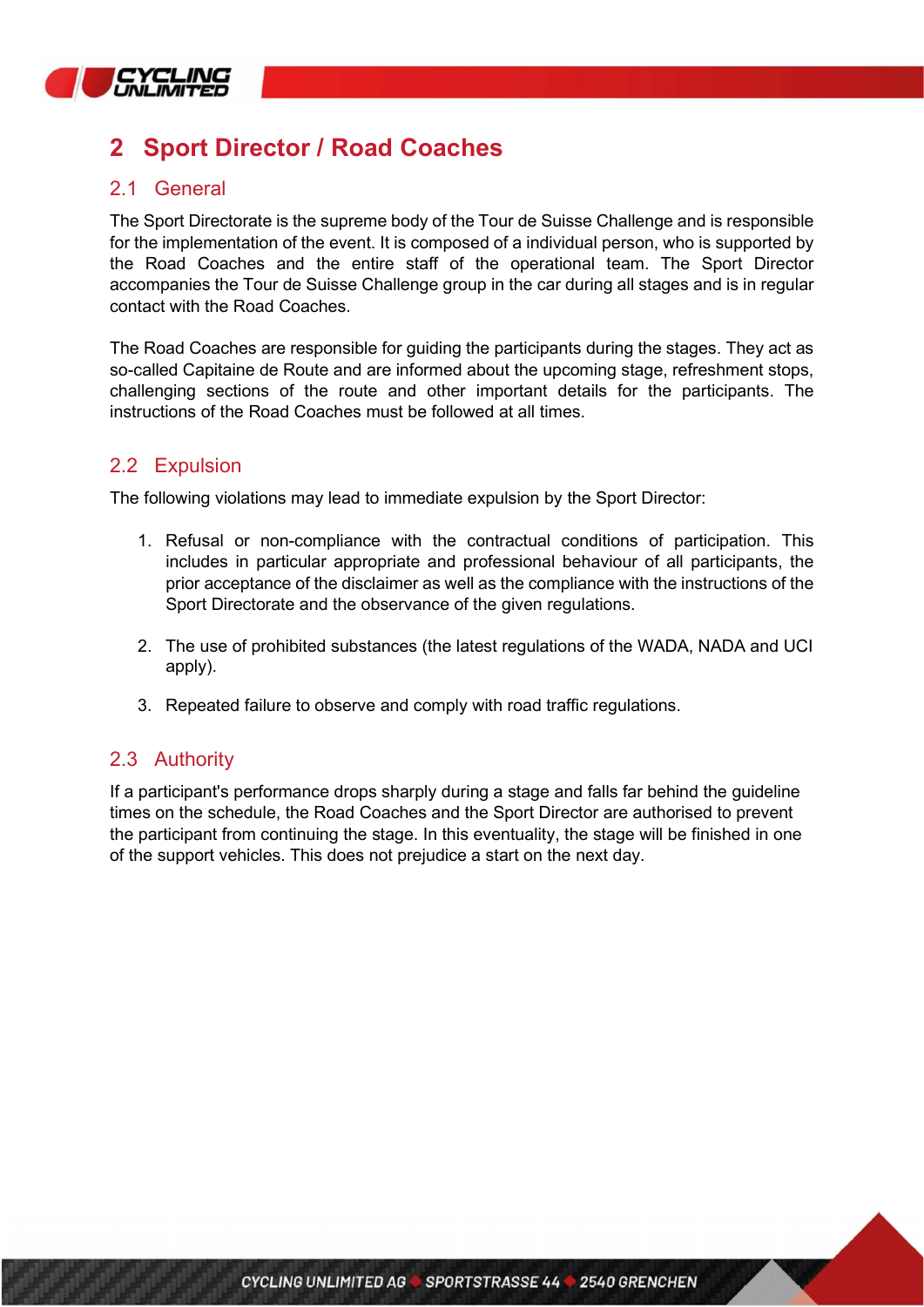

# 3 Traffic

## 3.1 General

As it is not a race the Tour de Suisse Challenge takes place on unsecured, public roads and is therefore subject to official laws and regulations. The following must be observed:

- 1. The Swiss Road Traffic Act, Swiss Road Traffic Regulations and the Traffic Regulations Ordinance must be observed at all times! The Sport Directorate reserves the right to file a report with the authorities in the event of gross violations of road traffic regulations.
- 2. The Tour de Suisse Challenge takes place on public roads. Courtesy and consideration towards other road users, whether they be cyclists, motorists or pedestrians, is paramount.

# 4 General regulations during the event

## 4.1 Rules for Participants

- 1. Participants may only ride side by side in special situations, if road traffic is not obstructed:
	- a. In groups of more than 10 persons
	- b. On signposted cycle paths on secondary roads
	- c. On cycle paths
	- d. In pedestrian zones
- 2. Cycling with forearms rested on the handlebars (triathlon mode) and sitting on the top tube (super tuck) are prohibited.
- 3. Participants must always wear a correctly fitted and approved helmet.
- 4. Littering (discarding waste inappropriately) by participants is prohibited.
- 5. Public urination is generally undesirable and prohibited within sight of the roadside.

## 4.2 Rules for Cycles and Kit

- 1. Racing bikes may only be propelled by manpower. E-bikes and other power assisted cycles are prohibited.
- 2. Time trial bikes are not permitted during the Event. Even if the stage to be completed in the Tour de Suisse Pro Race is designated as a Time Trial, participants in the Tour de Suisse Challenge will complete the course on regular road bikes.
- 3. Each participant of Tour de Suisse Challenge brings one racing bike. Spare parts and replacement wheels will be available in the event of technical problems. A mechanic's vehicle with necessary equipment will accompany the participants throughout the stage and will be available to all participants without restriction.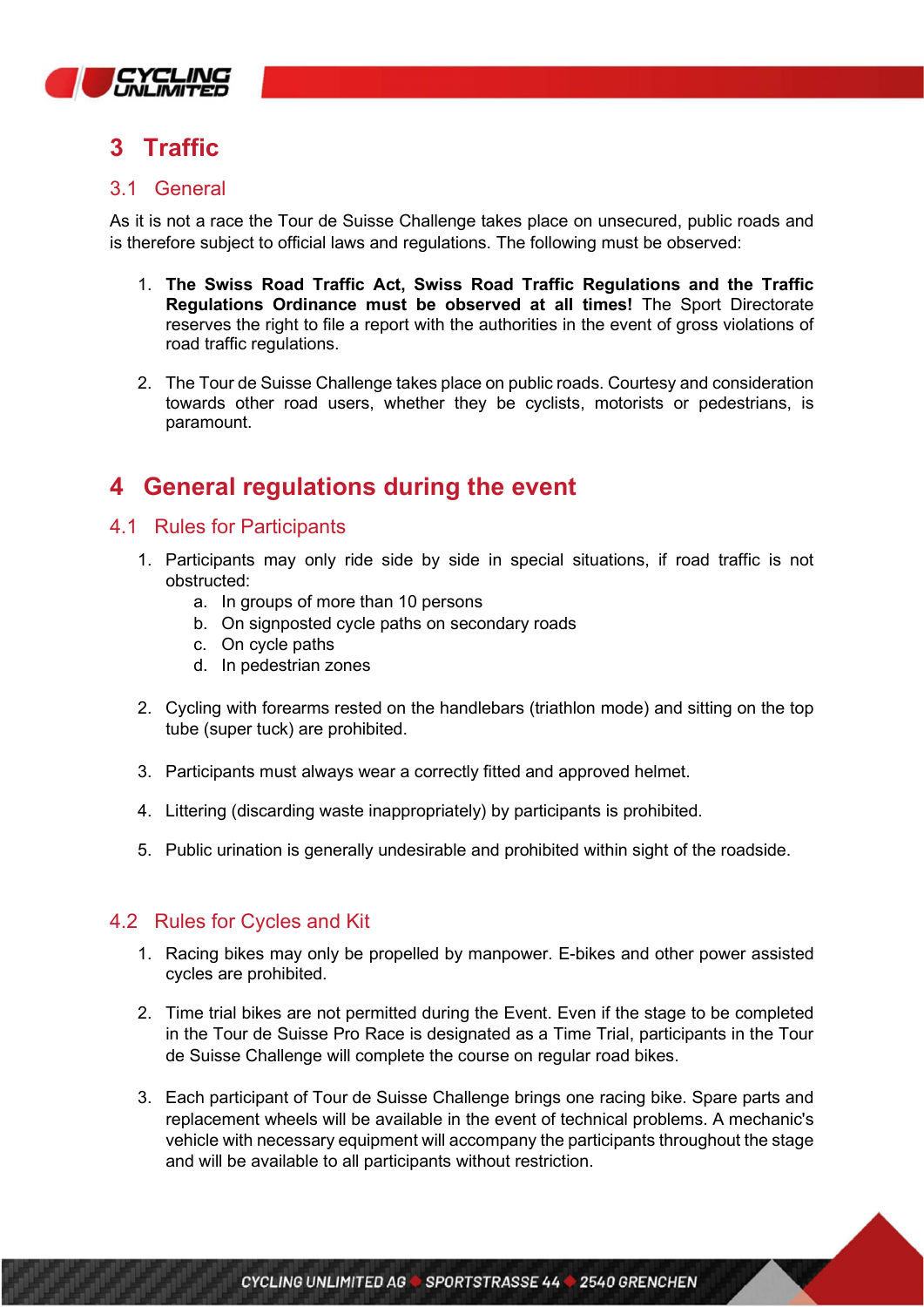

- 4. Disc wheels, compound spoked wheels and "aerobars" and their accessories are likewise not permitted.
- 5. It is very important to carry sufficient and suitable clothing for the Event. In particular, the associated weather conditions when traversing mountainous areas should be considered. Adequate clothing is expressly the responsibility of the participants.
- 6. Wearing the official Tour de Suisse Challenge jersey by Santini is not compulsory however the Organiser would very much like to see it!

## 5 Start and Finish

Each start takes place in three to four groups of different strengths, each with approx. 8-10 participants. The group with the lowest estimated KM/H average will start first. The allocation of the participants to the starting groups will be made in advance and can be adjusted as often as necessary during the Tour de Suisse Challenge.

The start takes place at the official starting point of the respective Tour de Suisse Pro stage. Any transfers from the hotel to the starting point by bicycle are not included in the route to be completed.

The stages end at the official finish of the respective Tour de Suisse Pro stage.

# 6 Route

As already stated in Section 3 "Traffic", the Tour de Suisse Challenge will take place on unsecured, public roads. The same stages will be covered during the week of the Tour de Suisse Pro race. The route may deviate from the original route however due to road works and sections of the route that are off-limits to cyclists.

Each participant must follow the directions in the official Tour de Suisse Challenge Route Book. The only exception may be if road works or other unforeseen circumstances (e.g. an error in the announced route) necessitate a deviation. In this case, participants must follow the directions of a Road Coach or the Sport Director.

The route descriptions, schedules and maps in the official Tour de Suisse Challenge Route Book are considered the sole official documentation of the route. Only changes to the route announced by the Road Coaches or the Sport Director will permit deviations from the official Tour de Suisse Challenge Route Book.

The Route Book will be sent electronically to participants approximately two weeks before the Tour de Suisse Challenge. GPX data of the respective stages will be available to participants on the official website of the Tour de Suisse Challenge.